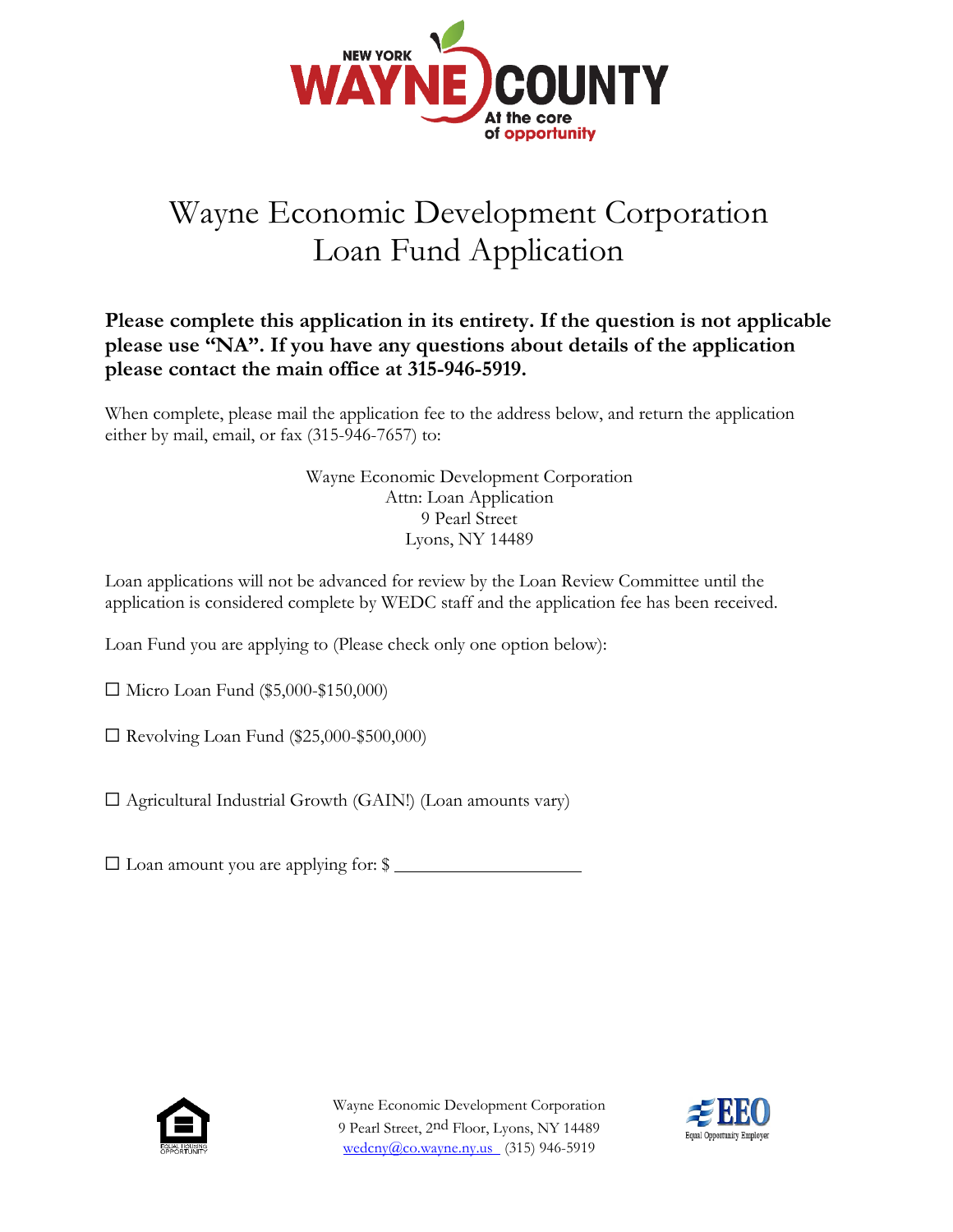

## **Application Checklist**

 $\Box$  1. Business verification – Please attach a copy of your IRS Employer Identification Letter, along with one of the following documents:

- DBA Certificate
- Corporate Resolution
- Articles of Incorporation / Certificate of Incorporation
- Partnership Agreement
- For joint ventures between two or more businesses, please provide a copy of the Joint Venture Agreement

 $\square$  2. If an existing business, last three years of P&L statements, Balance Sheet dated at year-end for each of the last three years, and last three years of Federal tax returns. For a startup business, five year Pro Forma Income Statements, Pro Forma Balance Sheet and the last three years of personal tax returns for the founder $(s)/$ owner $(s)$ .

☐ 3. Signed interim financial statements if year-end statements are more than 120 days old.

 $\Box$  4. Signed personal financial statements from all owners of more than 20%.

 $\square$  5. Schedule of all installment debts, notes, etc. including to whom payable, purpose, original amount, original date, present balance, rate of interest, maturity date, monthly payment, collateral and status (current/past due).

 $\Box$  6. Cash Flow projections: monthly for the first year and annually for the next four years.

 $\square$  7. History of the business.

 $\square$  8. Resume(s) of founder(s), owner(s) and management.

 $\square$  9. If an existing business, a Project Narrative. (If a startup business with no operating history, an Executive Summary is required, as a Project Narrative is not considered sufficient for a startup applicant. Please contact WEDC for more information on what the Executive Summary must include.)

- $\square$  10. Copy of lease(s), if applicable.
- $\Box$  11. Copy of purchase agreement, if applicable.
- $\square$  12. Equipment invoices, if applicable.
- $\square$  13. Copy of vehicle title or invoice, if applicable.
- $\Box$  14. Contractor's estimate, if applicable.
- $\square$  15. Construction and loan draw-down schedules, if applicable.
- $\square$  16. Photograph of site or existing facility to be improved.
- $\Box$  17. Copies of preliminary plans, sketches or floor plan.
- □ 18. Bank or Agencies commitment letters or agreements to participate.



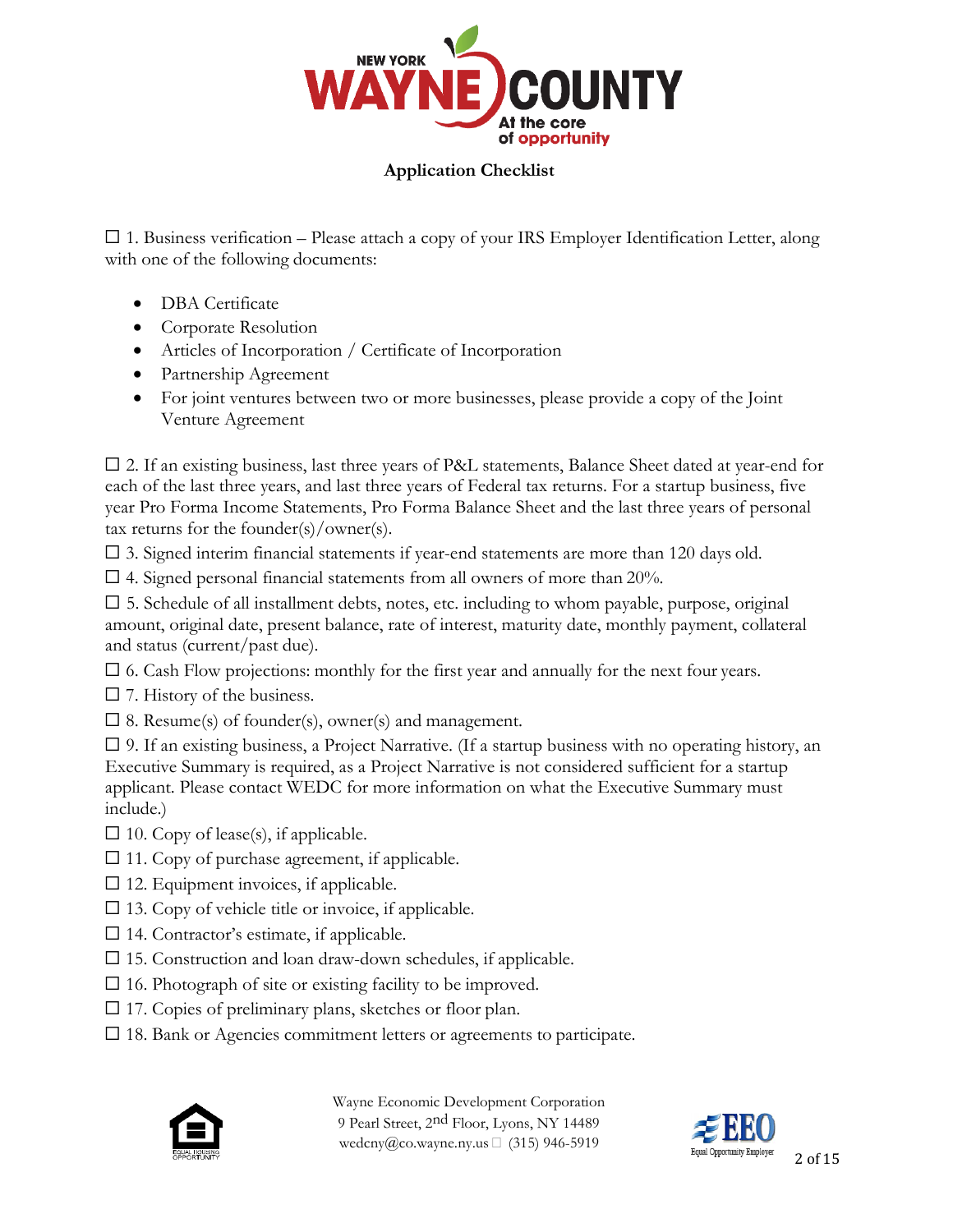

# **Section 1: Applicant Information**

| Phone:                                                                                                          |  |
|-----------------------------------------------------------------------------------------------------------------|--|
|                                                                                                                 |  |
|                                                                                                                 |  |
| E-mail: 2008 2010 2020 2020 2020 2021 2021 2022 2021 2022 2021 2022 2022 2022 2022 2021 2022 2022 2021 2022 20  |  |
| Federal ID#: New York Channels and The Present Channels and The Present Channels and The Present Channels and T |  |
|                                                                                                                 |  |
| State and Year of Incorporation/Organization:                                                                   |  |
| Will a Real Estate Holding Company be utilized to own the Project property/facility?                            |  |
| $\Box$ Yes or $\Box$ No                                                                                         |  |
| IF YES, what is the name of the Real Estate Holding Company:                                                    |  |
|                                                                                                                 |  |
| State and Year of Incorporation/Organization: __________________________________                                |  |
|                                                                                                                 |  |
|                                                                                                                 |  |

#### **Individual Completing Application:**

| Name: Name and the Mass of the Mass of the Mass of the Mass of the Mass of the Mass of the Mass of the Mass of the Mass of the Mass of the Mass of the Mass of the Mass of the Mass of the Mass of the Mass of the Mass of the |  |
|--------------------------------------------------------------------------------------------------------------------------------------------------------------------------------------------------------------------------------|--|
|                                                                                                                                                                                                                                |  |
|                                                                                                                                                                                                                                |  |
|                                                                                                                                                                                                                                |  |
| Fax:                                                                                                                                                                                                                           |  |
|                                                                                                                                                                                                                                |  |
|                                                                                                                                                                                                                                |  |

#### **Company Contact (if different from individual completing application)**

| Phone: 2008                                                |
|------------------------------------------------------------|
| Fax:                                                       |
| E-mail:<br><u> 1980 - Jan Barbara Barat, prima politik</u> |



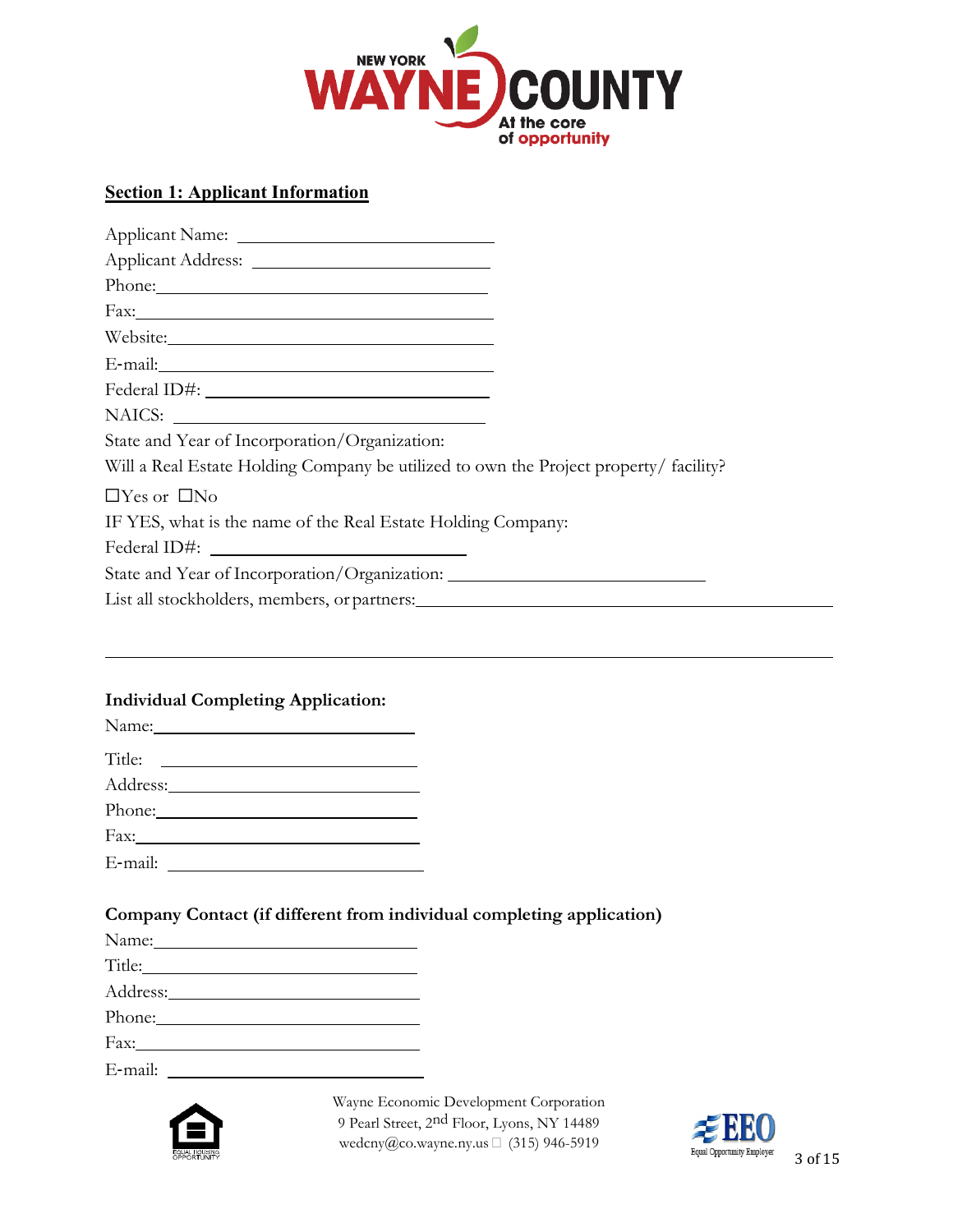

#### **Company Counsel:**

| Title:                                                                                                                           |
|----------------------------------------------------------------------------------------------------------------------------------|
|                                                                                                                                  |
| Phone: 2008                                                                                                                      |
|                                                                                                                                  |
| E-mail:<br><u> 1980 - Jan Barbara Barbara, prima prima prima prima prima prima prima prima prima prima prima prima prima pri</u> |

#### **Business Organization (check appropriate category):**

| $\square$ S Corporation |
|-------------------------|
|-------------------------|

|  | $\Box$ C Corporation |
|--|----------------------|
|--|----------------------|

☐ Partnership

|  | □ Public Corporation |
|--|----------------------|
|--|----------------------|

|  | $\Box$ Joint Venture |
|--|----------------------|
|--|----------------------|

☐ Sole Proprietorship

☐ Limited Liability Company

Others (please specify):

Year Established:

State in which Organization is established:

List all stockholders, members, or partners with % of ownership greater than 5%:

Name: Name and the set of the set of the set of the set of the set of the set of the set of the set of the set of the set of the set of the set of the set of the set of the set of the set of the set of the set of the set o Percent of ownership:

Name:

Percent of ownership:

| ъ.<br>Name: |   |   |  |
|-------------|---|---|--|
| --          | - | - |  |

| Percent of ownership: |  |
|-----------------------|--|
|                       |  |

Name:

| Percent of ownership: |  |
|-----------------------|--|
|                       |  |

Name:

Percent of ownership:



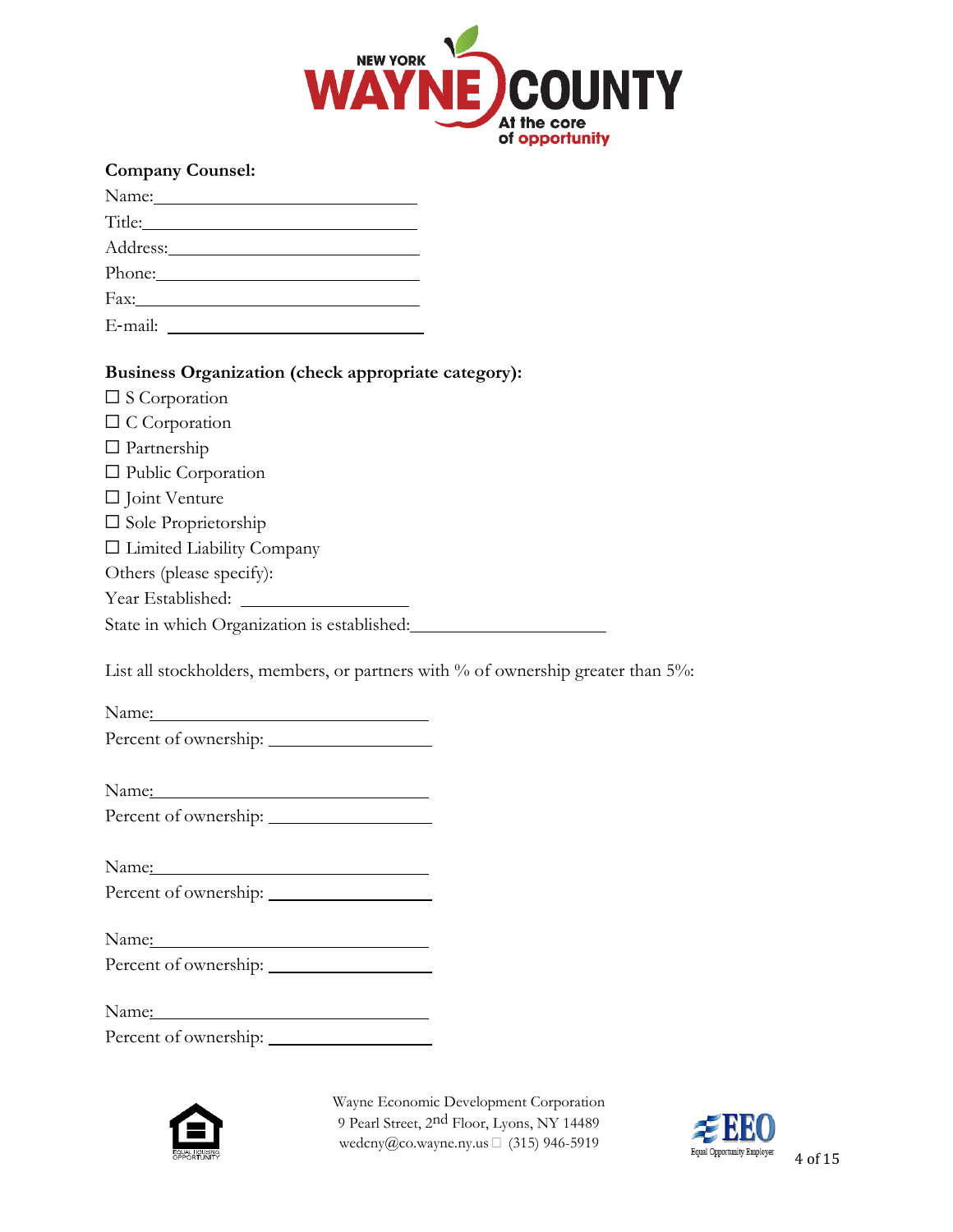

### **Applicant Business Description:**

Describe in detail company background, products, customers, goods and services. Description is critical in determining eligibility:

Estimated % of sales within County/City/Town/Village:

Estimated % of sales outside County/City/Town/Village but within NewYork State:

Estimated % of sales outside New York State but within the U.S.:

Estimated % of sales outside the U.S.:  $\_\_$ 

(\*Percentage must equal 100%)

**Applicant History:** If the answer to any of the following is "Yes", please explain below. If necessary, attach additional information.

Has the Project Beneficiary received assistance from WCIDA, WEDC or New York State in the past?  $\Box$  Yes  $\Box$  No

If yes, please give year, project name, description of benefits, and address of project.

Explanation:



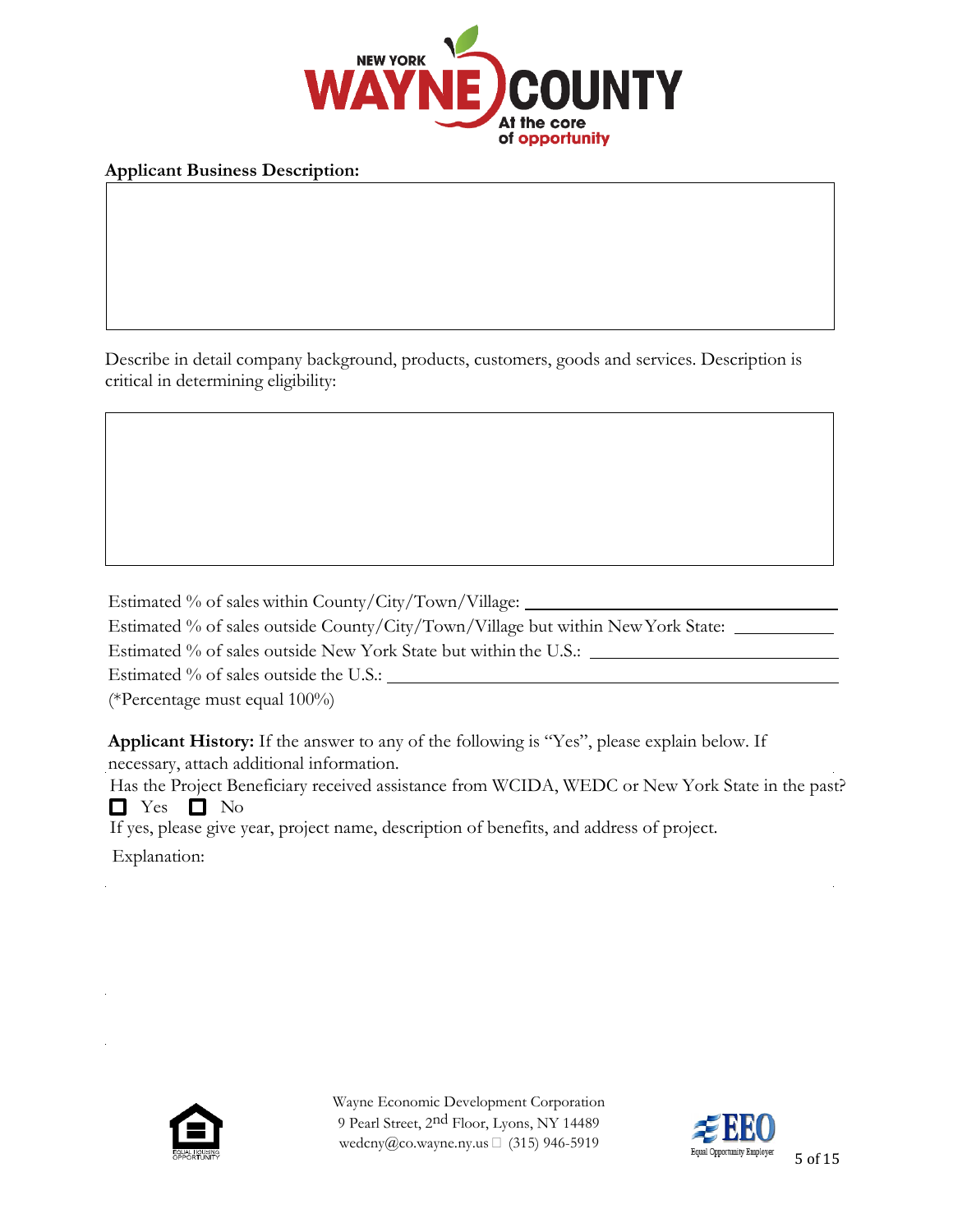

## **Section 2: Project Information**

**Project Location:** Location where the investment will take place. If company is moving, the new location should be entered here and the current location should be in Section I. Address:

| Village/Town:                     |
|-----------------------------------|
|                                   |
| School District:                  |
|                                   |
|                                   |
| Sq. Footage of Existing Building: |

Census Tract:

Type of Project (Check all that apply):

☐Startup Operations

☐New Construction

☐Purchase of machinery and/or equipment

☐Expansion/Addition to current facilities

☐Brownfield/Remediated Brownfield

☐Renovation of Existing facility

☐LEED Certification

☐Acquisition of Existing facility/property

☐Demolition

☐Other:



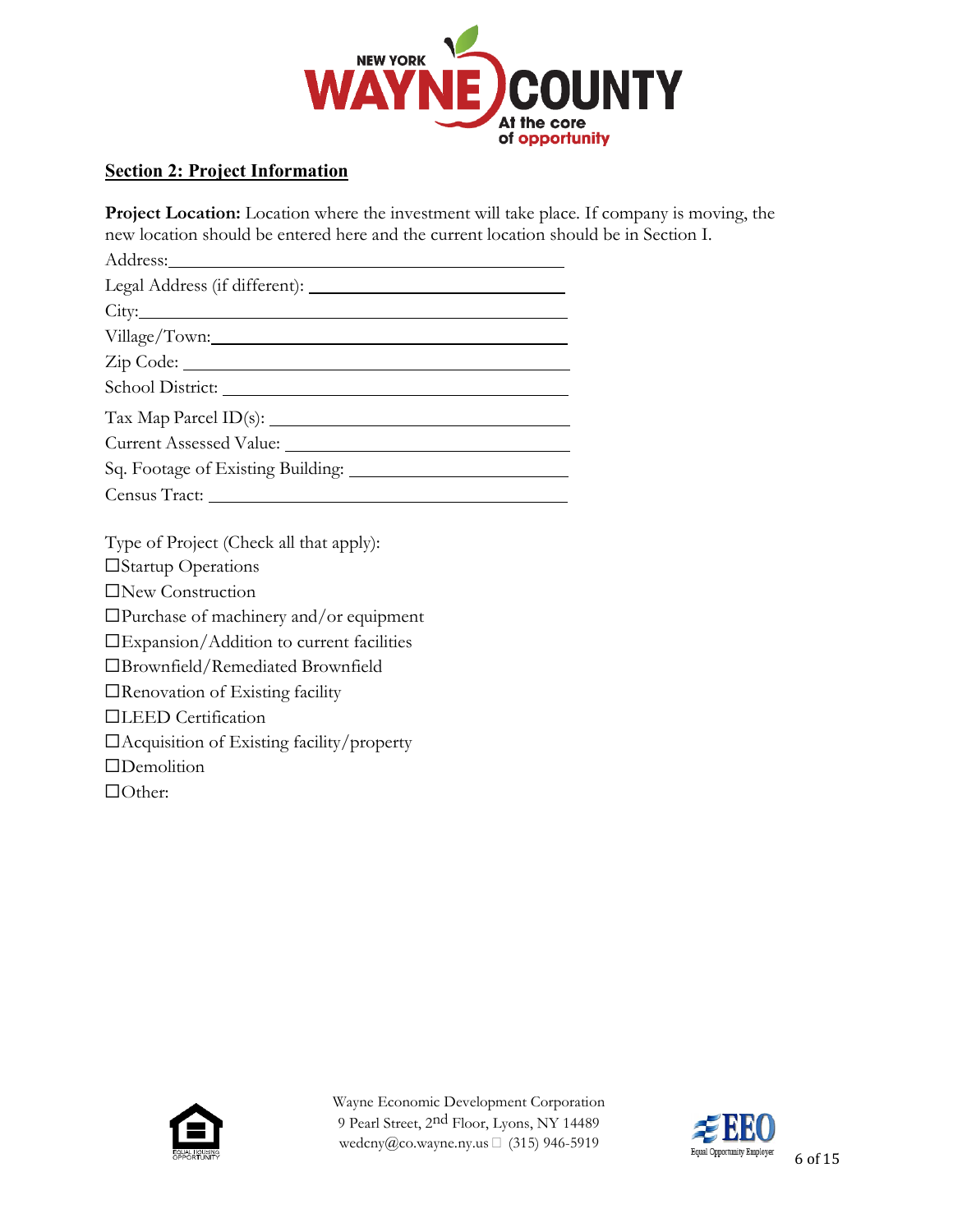

**Description of Project:** Please provide a detailed narrative of the proposed Project. This narrative should include, but not be limited to: (i) the size of the Project in square feet and a breakdown of square footage per each intended use; (ii) the size of the lot upon which the Project sits or is to be constructed; (iii) the current use of the site and the intended use of the site upon completion of the Project; (iv) the principal products to be produced and/or the principal activities that will occur on the Project site; and (v) an indication as to why the Applicant is undertaking the Project and the need for the requested benefits. Please attach any additional description and any copies of site plans, sketches, ormaps.

Description of Project:

Select Project Type\* for all end users at project site (you may check more than one): \*Please check any and all end users as identified below:

- □ Industrial
- ☐ Commercial
- ☐ Bank Office
- ☐ Acquisition of Existing Facility
- □ Retail
- $\Box$  Housing
- ☐ Mixed Use
- □ Equipment Purchase
- $\Box$  Facility for Aging
- ☐ Multi‐Tenant
- $\Box$  Civic Facility (not for profit)
- ☐ Other



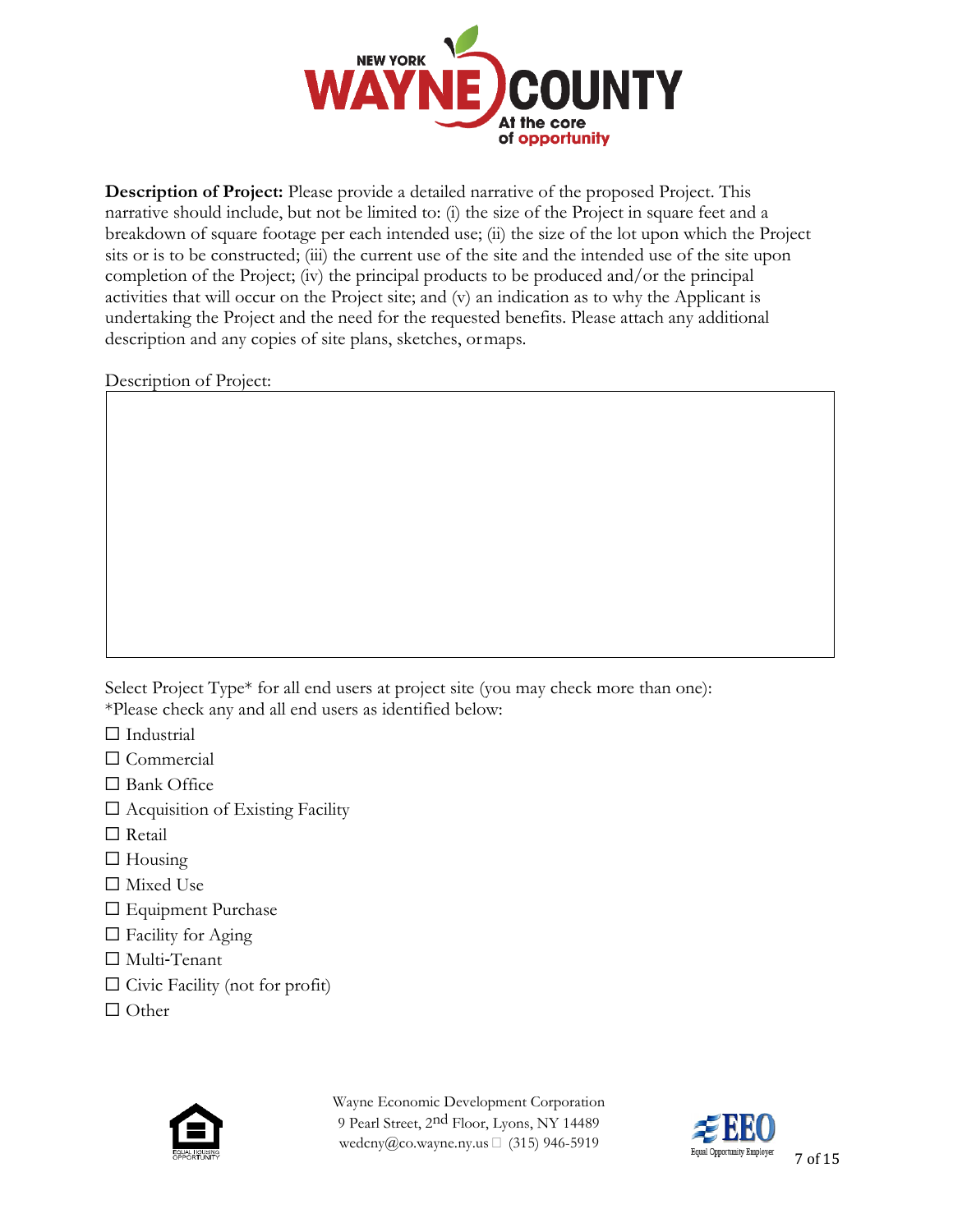

For the Agency to consider this project, please provide the following information:

1. Does the project consist of new construction or expansion or substantial renovation of an existing facility?  $\Box$  Yes  $\Box$  No

2. Will the project create new employment opportunities or retain existing jobs that may otherwise be lost? ☐Yes ☐No

3. Does the project beneficiary serve a customer base primarily outside of Wayne County? ☐Yes ☐No

Please describe any compelling circumstances the WEDC should be aware of while reviewing this application.

## **Environmental Information:**

Have any environmental issues been identified on the property?  $\Box$ Yes ☐No

If yes, please explain:



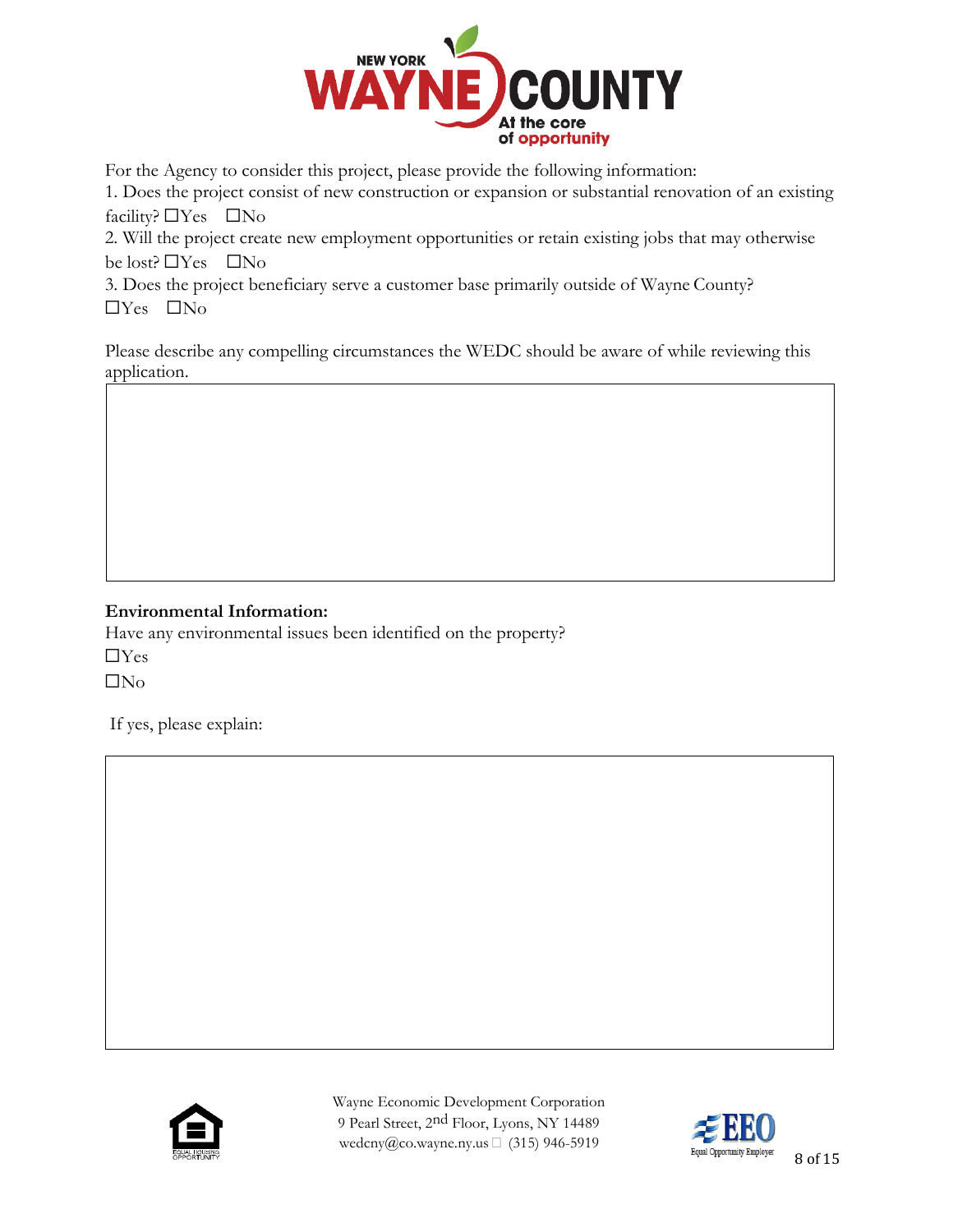

# **Section 3: Capital Costs**

| Description of Costs                         | Amount |
|----------------------------------------------|--------|
| Land Acquisition                             |        |
| Architectural/Engineering                    |        |
| Site Work/Demo                               |        |
| Building Construction/Renovation             |        |
| Furniture and Fixtures                       |        |
| Equipment                                    |        |
| Equipment Subject to NYS Sales Tax Exemption |        |
| Legal/Accounting                             |        |
| Finance Charges                              |        |
| Developer Fees                               |        |
| Other                                        |        |
| <b>Total Project Costs</b>                   |        |

# **Section 4: Sources of Funds**

| Source                                                                             | Amount |
|------------------------------------------------------------------------------------|--------|
| <b>Bank Financing</b>                                                              |        |
| Equity (excluding equity that is attributed to grants/tax credits)                 |        |
| Tax Exempt Bond Issuance (if applicable)                                           |        |
| Taxable Bond Issuance (if applicable)                                              |        |
| Public Sources (Include sum total of all state and federal grants and tax credits) |        |
| Total                                                                              |        |

Identify each state and federal grant/credit:



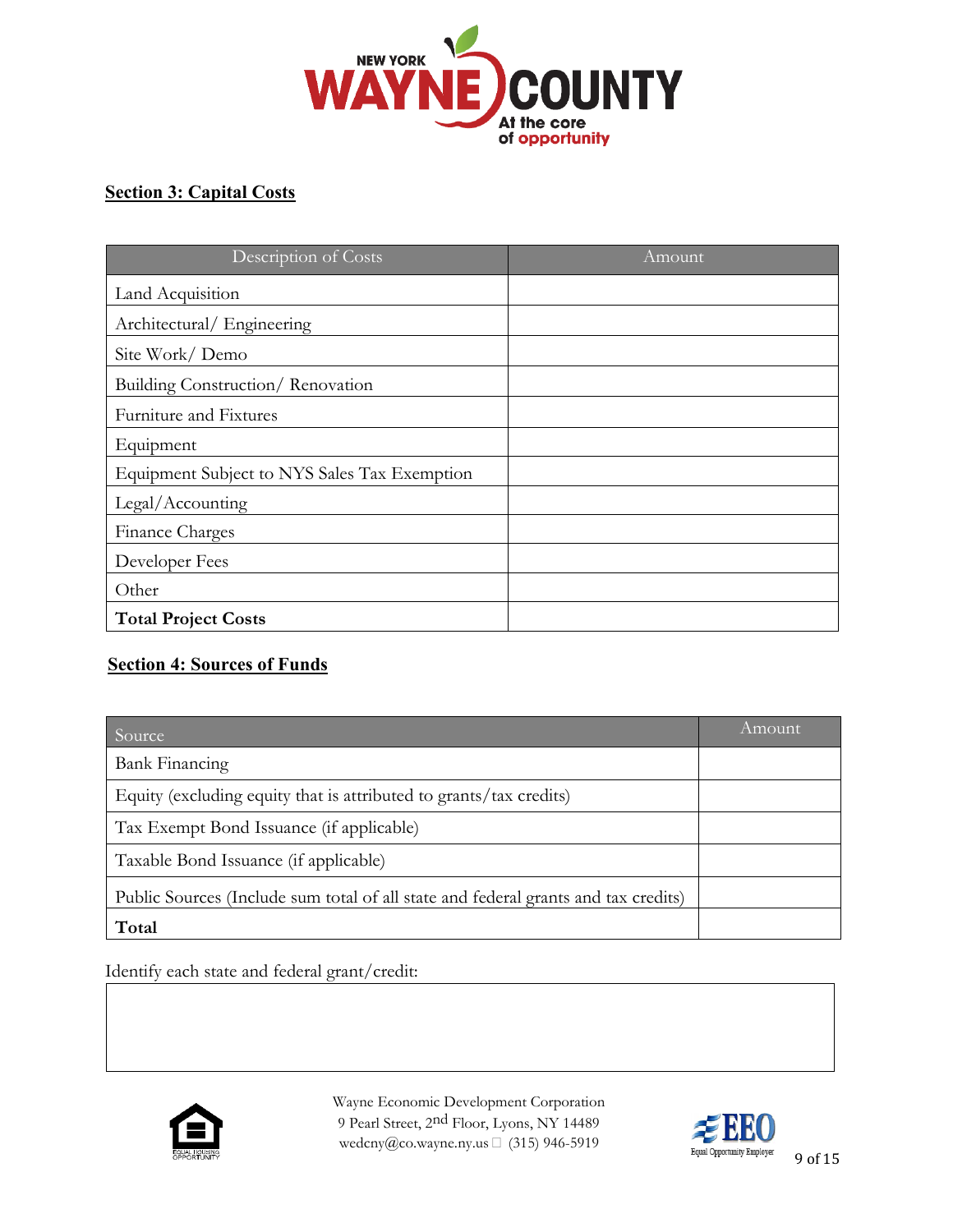

## **Section 5: Employment**

Employment and Payroll Information

\*Full Time Equivalent (FTE) is defined as one employee working no less than 40 hours per week or two or more employees together working a total of 40 hours per week.

| Current & Planned Full<br>Time Occupations<br>(Job Titles) | Current<br>Number of<br><b>FTEs</b> | Salary<br>(Annual or<br>Hourly) | <b>Estimated Number of FTE Jobs After Project</b><br>Completion |        |        |        |        |
|------------------------------------------------------------|-------------------------------------|---------------------------------|-----------------------------------------------------------------|--------|--------|--------|--------|
|                                                            |                                     |                                 | Year 1                                                          | Year 2 | Year 3 | Year 4 | Year 5 |
|                                                            |                                     |                                 |                                                                 |        |        |        |        |
|                                                            |                                     |                                 |                                                                 |        |        |        |        |
|                                                            |                                     |                                 |                                                                 |        |        |        |        |
|                                                            |                                     |                                 |                                                                 |        |        |        |        |
|                                                            |                                     |                                 |                                                                 |        |        |        |        |
| <b>Job Creation Subtotal</b>                               |                                     |                                 |                                                                 |        |        |        |        |



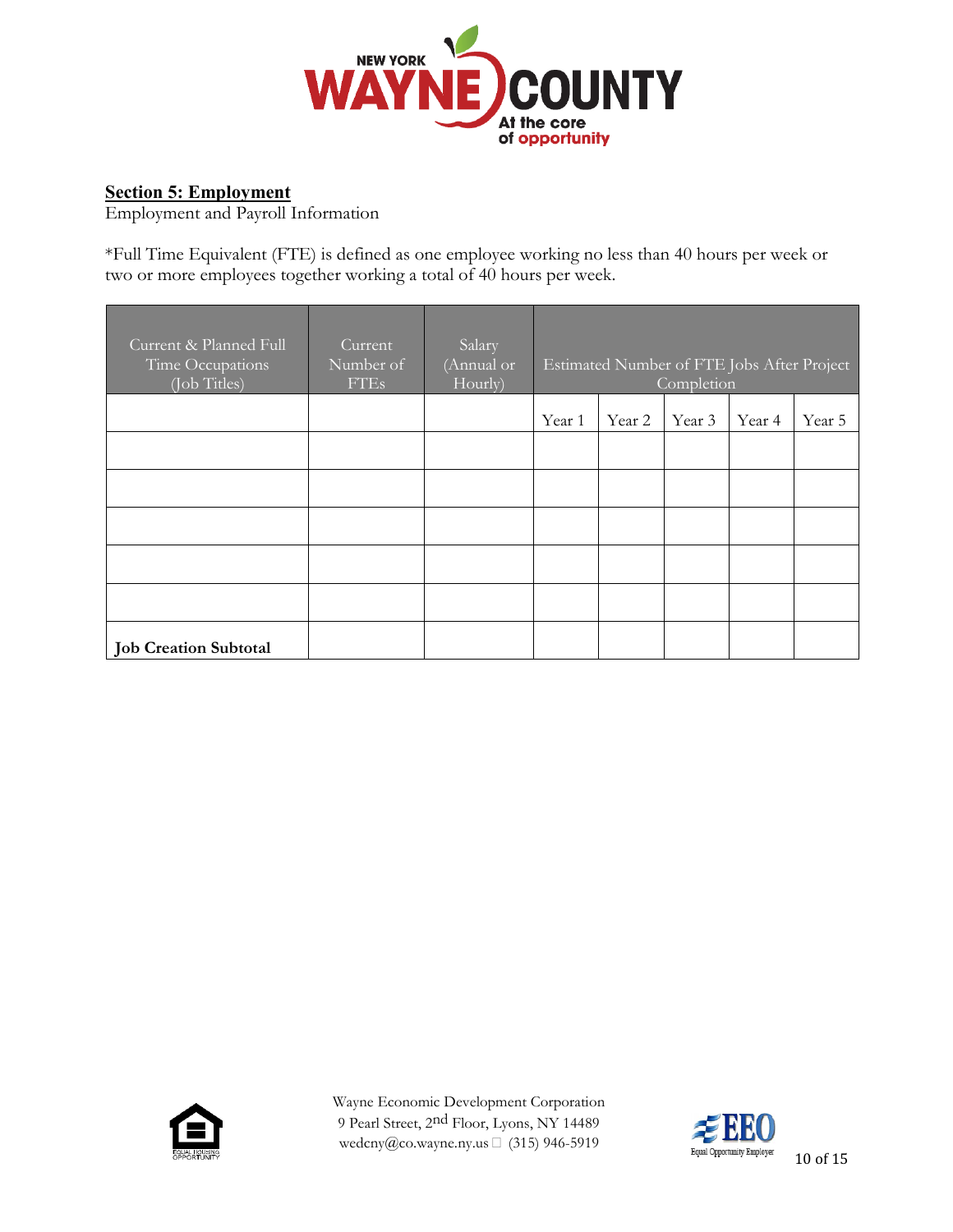

## **Section 6: Fee Schedule**

| Application Fee          |       |  |
|--------------------------|-------|--|
| \$0 to \$150,000         | \$250 |  |
| $$150,001$ to $$500,000$ | \$500 |  |

| <b>Attorney Fees</b>     |         |  |
|--------------------------|---------|--|
| $$0 \text{ to } $25,000$ | \$1,000 |  |
| \$25,000 to \$100,000    | \$2,000 |  |
| $$100,001$ to $$125,000$ | \$2,500 |  |
| \$125,001 to \$150,000   | \$3,000 |  |
| \$150,001 to \$175,000   | \$3,500 |  |
| \$175,001 to \$200,000   | \$4,000 |  |
| \$200,001 to \$250,000   | \$4,500 |  |
| \$250,001 to \$500,000   | \$5,000 |  |

| Agency Fee/Closing Costs             |         |  |
|--------------------------------------|---------|--|
| $\frac{1}{20}$ to \$150,000          | $5\%$   |  |
| $\frac{1}{2}$ \$150,001 to \$500,000 | $2.5\%$ |  |

Application fees are payable at the time application/request is submitted. All fees are non‐ refundable. WEDC reserves the right to modify this schedule at any time and assess fees and charges in connection with other transactions such as grants of easement or lease of WCIDA‐owned property.

I have read the foregoing and agree to comply with all the terms and conditions contained therein as well as policies of the Wayne Economic Development Corporation.

Name of Applicant Company Name of Officer or Authorized Representative Title of Officer or Authorized Representative Signature of Officer or Authorized Representative

Date and the set of the set of the set of the set of the set of the set of the set of the set of the set of the set of the set of the set of the set of the set of the set of the set of the set of the set of the set of the



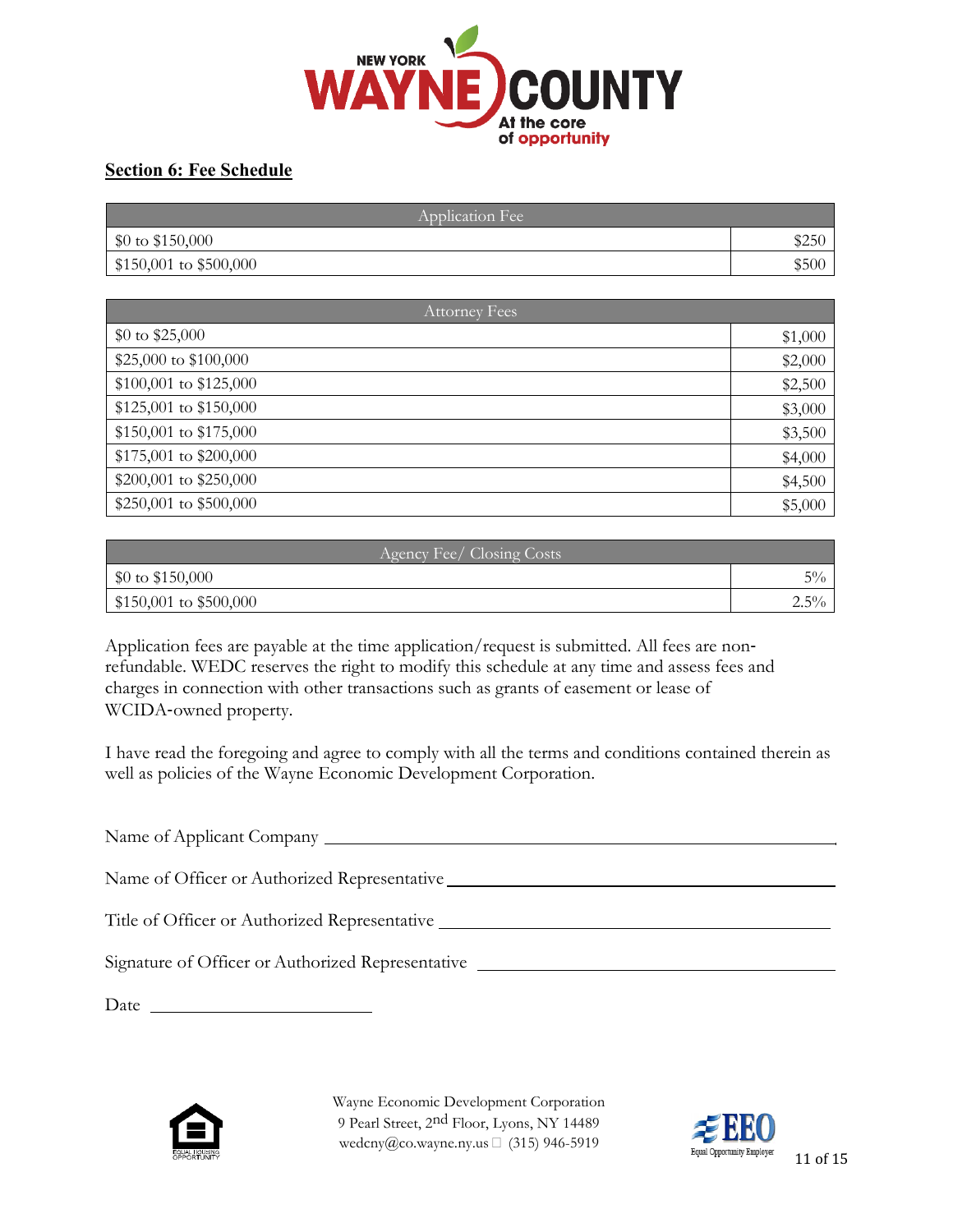

## **Section 7: Representations, Certifications, and Indemnification\*\***

\*\*This section of the Application, including notary page, can only be completed after the Applicant receives WEDC Staff confirmation that Section 1 through Section 6 of the Application are complete.

(name of CEO or other authorized representative ofApplicant) confirms and says that he/she is the (title) of (title) of (name of Business Applicant) named in the attached Application (the "Applicant"), and that he/she has read the foregoing Application and knows the contents thereof, and hereby represents, understands, and otherwise agrees with the Agency as follows:

- A. First Consideration for Employment: In accordance with §858‐b (2) of the New York General Municipal Law, the Applicant understands and agrees that if the Project receives any Financial Assistance from the Agency, except as otherwise provided by collective bargaining agreements, where practicable, the Applicant will first consider persons eligible to participate in the federal job training partnership (P.L.No. 97-300) programs who shall be referred by administrative entities of service delivery areas created pursuant to such act or by the community services division of the department of labor.
- B. Other NYS Facilities: In accordance with §862 (1) of the New York General Municipal Law, the Applicant understands and agrees that projects which will result in the removal of an industrial or manufacturing plant of the project occupant from one area of the state to another area of the state or in the abandonment of one or more plants or facilities of the project occupant within the state is ineligible for Agency Financial Assistance, unless otherwise approved by the Agency as reasonably necessary to preserve the competitive position of the project in its respective industry or is reasonably necessary.
- C. Outstanding Bonds: The Applicant understands and agrees to provide on an annualbasis any information regarding bonds, if any, issued by the Agency for the project that is requested by the Comptroller of the State of New York.
- D. Employment Reports: The Applicant understands and agrees that, if the Project receives any Financial Assistance from the Agency, the Applicant agrees to file, or cause to be filed, with the Agency, at least annually or as otherwise required by the Agency, reports regarding the number of people employed at the project site, salary levels, contractor utilization and such other information (collectively, "Employment Reports") that may be required from time to time on such appropriate forms as designated by the Agency. Failure to provide Employment Reports within 30 days of an Agency request shall be an Event of Default under the Agreement between the Agency and Applicant and, if applicable, and Event of Default under the Agent Agreement between the Agency and Applicant.



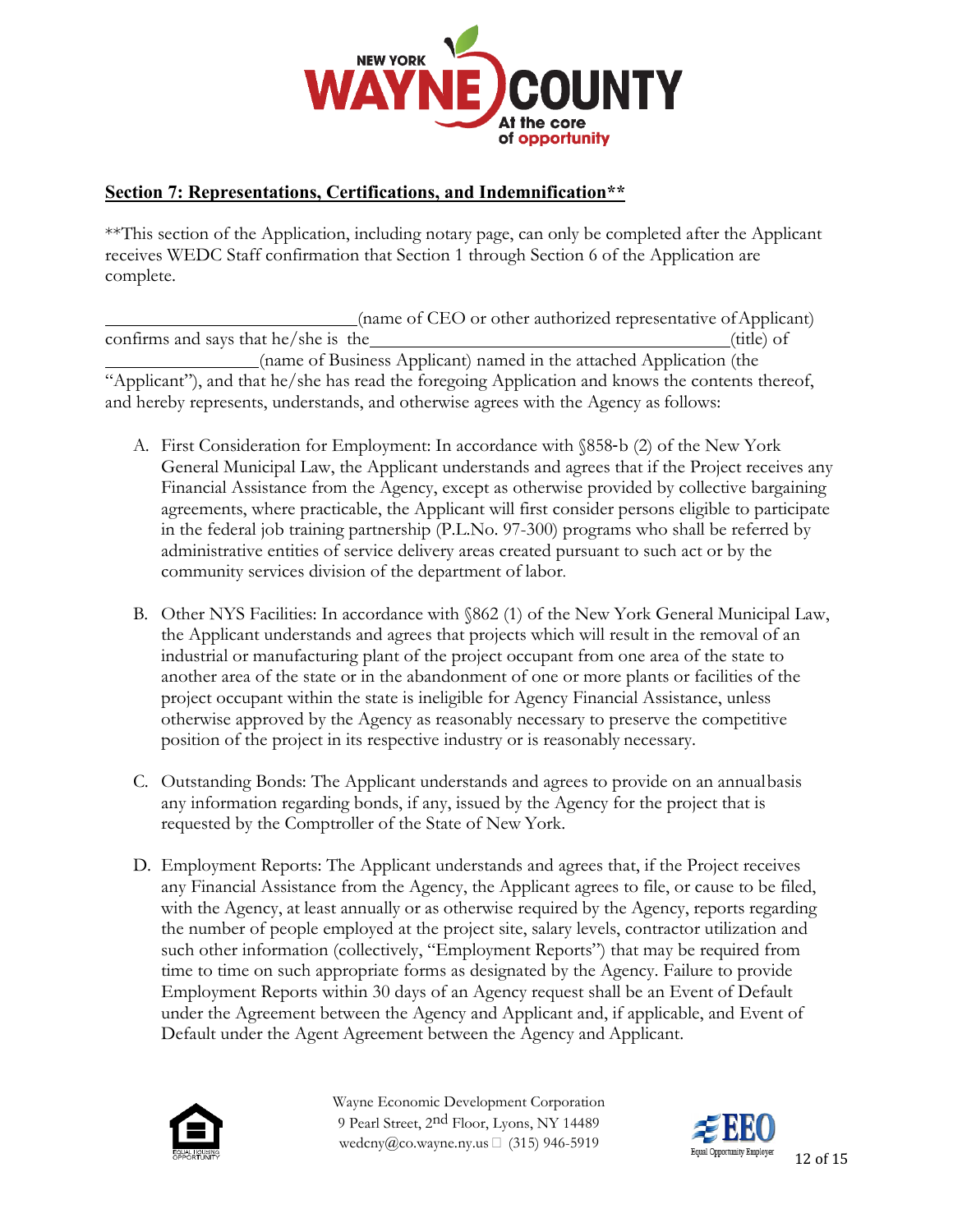

- E. Absence of Conflicts of Interest: The Applicant has received from the Agency a list of the members, officers and employees of the Agency. No member, officer or employee of the Agency has an interest, whether direct or indirect in any transaction contemplated by this Application.
- F. Compliance: The Applicant understands and agrees that it is in substantial compliance with applicable local, state, and federal tax, worker protection, and environmental laws, rules, and regulations.
- G. The Applicant understands and agrees that the provisions of Section 862(1) of the New York General Municipal Law, as provided below, will not be violated if FinancialAssistance is provided for the proposed Project:
	- § 862. Restrictions on funds of the Agency. (1) No funds of the agency shall be used in respect of any project if the completion thereof would result in the removal of an industrial or manufacturing plant of the project occupant from one area of the state to another area of the state or in the abandonment of one of more plants or facilities of the project occupant located within the state, provided, however, that neither restriction shall apply if the agency shall determine on the basis of the application before it that the project is reasonably necessary to discourage the project occupant from removing such other plant or facility to a location outside the state or is reasonably necessary to preserve the competitive position of the project occupant in its respective industry.
- H. The Applicant confirms and acknowledges that the owner, occupant, or operator receiving Financial Assistance for the proposed Project is in substantial compliance with applicable local, state, and federal tax, worker protection and environmental laws, rules and regulations.
- I. The Applicant confirms and acknowledges that the submission of any knowingly false or knowingly misleading information may lead to the immediate termination of any Financial Assistance and the reimbursement of an amount equal to all or part of any tax exemption claimed by reason of the Agency's involvement the Project.
- J. The Applicant confirms and hereby acknowledges that as of the date of this Application, the Applicant is in substantial compliance with all provisions of Article 18‐A of the New York General Municipal Law, including, but not limited to, the provision of Section 859‐a and Section 862(1) of the New York General Municipal Law.
- K. The Applicant and the individual executing this Application on behalf of Applicant acknowledge that the Agency and its counsel will rely on the representations and covenants made in this Application when acting hereon and hereby represents that the statements made herein do not contain any untrue statement of a material fact and do not omit to state a material fact necessary to make the statement contained herein not misleading.



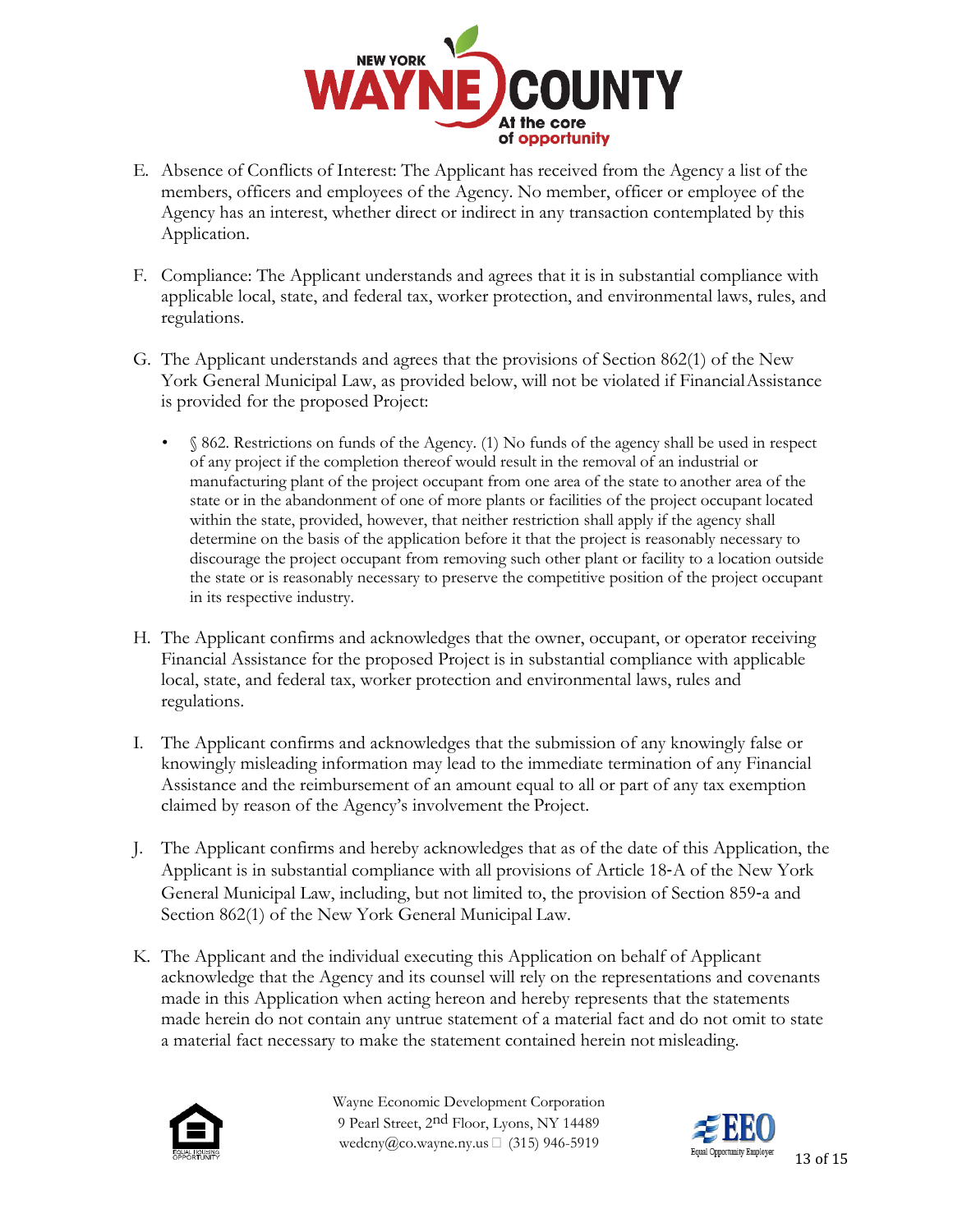

### **Hold Harmless Agreement:**

Applicant hereby releases Wayne County Economic Development Corporation and the members, officers, servants, agents and employees thereof (the "Agency") from, agrees that the Agency shall not be liable for, and agrees to indemnify, defend and hold the Agency harmless from and against any and all liability arising from or expense incurred by: (A) the Agency's examination and processing of, and action pursuant to or upon, the attached Application, regardless of whether or not the Application or the Project described therein or the tax-exemptions and other assistance requested therein are favorably acted upon by the Agency, (B) the Agency's acquisition, construction, and/or installation of the Project described therein and (C) any further action taken by the Agency with respect to the Project, including without limiting the generality of the foregoing, all cause of action and attorney's fees and any other expenses incurred in defending any suits or action which may arise as a result of any of the foregoing. If, for any reason, the Applicant fails to conclude or consummate necessary negotiations, or fails, within a reasonable or specified period of time, to take reasonable, proper or requested action, or withdraws, abandons, cancels or neglects the Application, or if the Agency or the Applicant are unable to reach final agreement with respect to the Project, then, and in the event, upon presentation of an invoice itemizing the same, the Applicant shall pay to the Agency, its agents or assigns, all costs incurred by the Agency in the process of the Application, including attorney's fees, if any.

Name of Applicant Company Legislation of Applicant Company

| Signature of Officer or Authorized Representative |  |
|---------------------------------------------------|--|
|                                                   |  |
| Name of Officer or Authorized Representative      |  |

Title of Officer or Authorized Representative

Date has been as a series of the series of the series of the series of the series of the series of the series of the series of the series of the series of the series of the series of the series of the series of the series